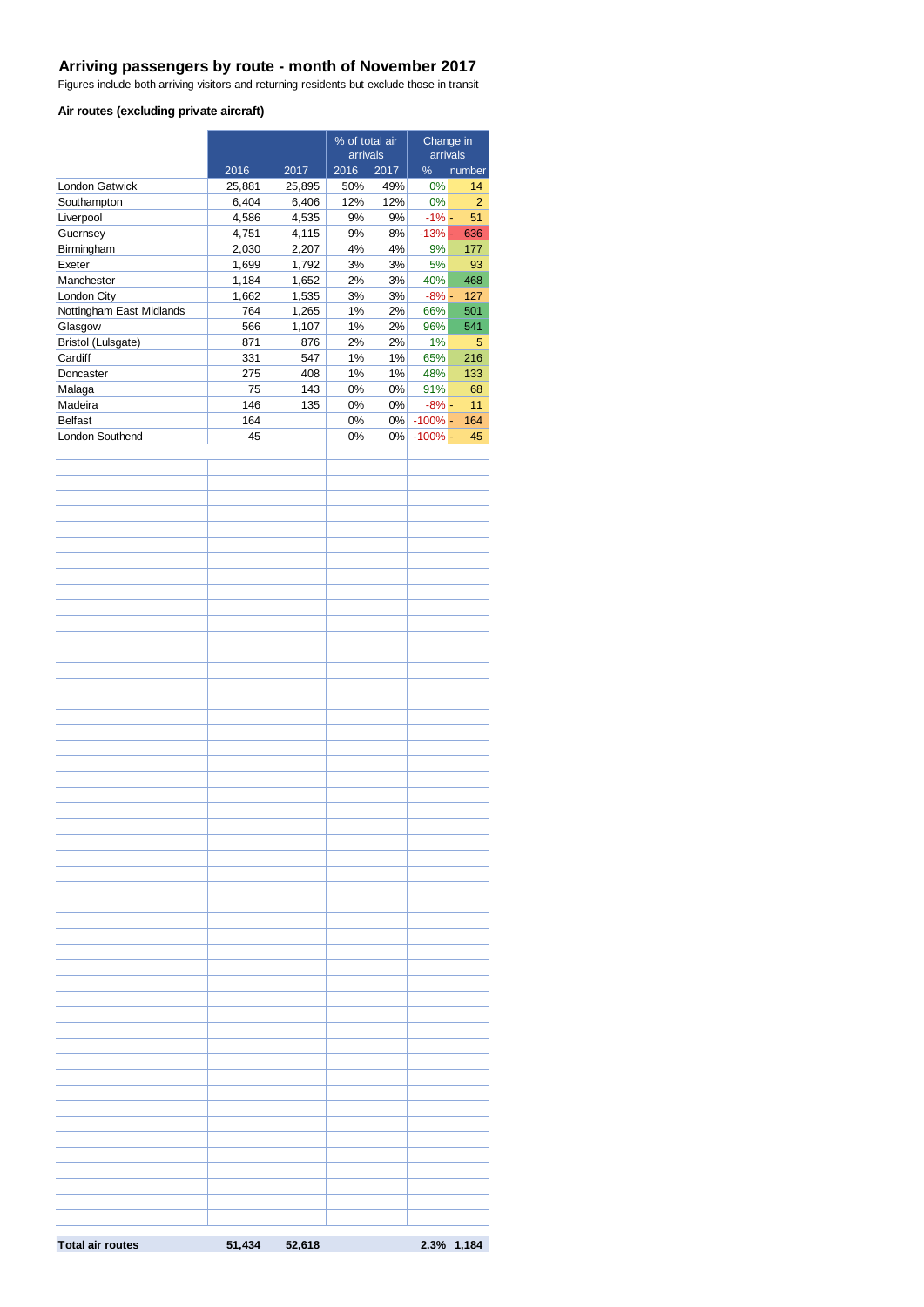# **Arriving passengers by route - month of November 2017**

Figures include both arriving visitors and returning residents but exclude those in transit

# **Sea routes**

|                         |       |       | % of total sea<br>arrivals |      | Change in<br>arrivals |                |
|-------------------------|-------|-------|----------------------------|------|-----------------------|----------------|
|                         | 2016  | 2017  | 2016                       | 2017 | $\%$                  | number         |
| St Malo                 | 4,620 | 4,688 | 67%                        | 68%  | 1%                    | 68             |
| Portsmouth              | 1,022 | 1,211 | 15%                        | 18%  | 18%                   | 189            |
| Guernsey                | 730   | 518   | 11%                        | 8%   | $-29% -$              | 212            |
| Poole                   | 417   | 321   | 6%                         | 5%   | $-23%$ -              | 96             |
| Visiting Yachtsmen      | 143   | 139   | 2%                         | 2%   | $-3% -$               | $\overline{4}$ |
|                         |       |       |                            |      |                       |                |
|                         |       |       |                            |      |                       |                |
|                         |       |       |                            |      |                       |                |
|                         |       |       |                            |      |                       |                |
|                         |       |       |                            |      |                       |                |
|                         |       |       |                            |      |                       |                |
| <b>Total sea routes</b> | 6,932 | 6,877 |                            |      | $-0.8%$ -             | 55             |

## **Air and Sea combined**

|                              |        |        | share of<br>arrivals by air |      | Change in<br>arrivals |            |
|------------------------------|--------|--------|-----------------------------|------|-----------------------|------------|
|                              | 2016   | 2017   | 2016                        | 2017 | $\%$                  | number     |
| Total arrivals (air and sea) | 58,366 | 59,495 | 88%                         | 88%  |                       | 1.9% 1.129 |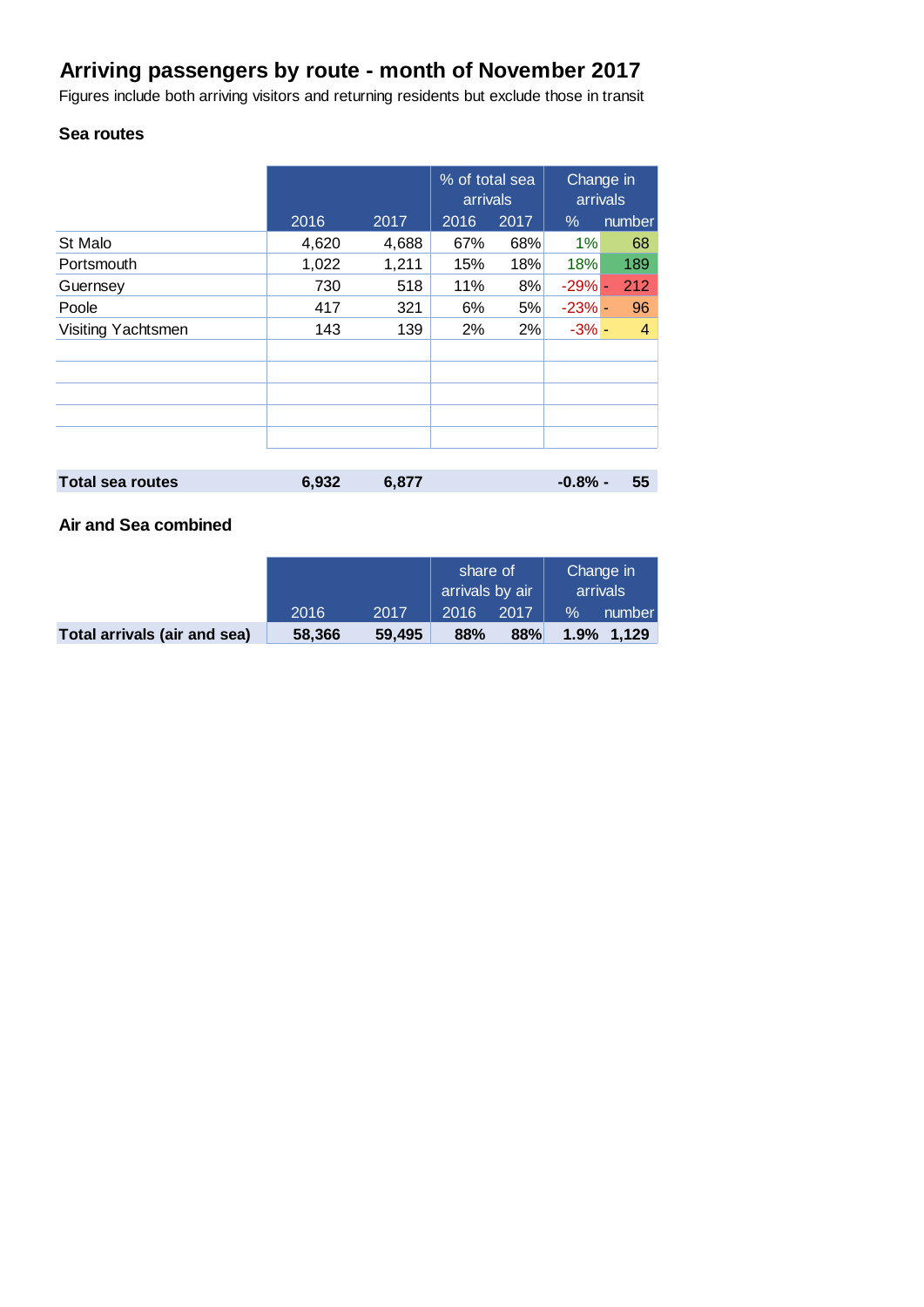## **Arriving passengers by route - Year-to-date 2017**

Figures include both arriving visitors and returning residents but exclude those in transit

### **Air routes (excluding private aircraft)**

|                               |                  |                  | % of total air<br>arrivals |                | Change in<br>arrivals    |                |
|-------------------------------|------------------|------------------|----------------------------|----------------|--------------------------|----------------|
|                               | 2016             | 2017             | 2016                       | 2017           | %                        | number         |
| <b>London Gatwick</b>         | 300,226          | 301,750          | 40%                        | 40%            | 1%                       | 1,524          |
| Southampton                   | 75,235           | 77,044           | 10%                        | 10%            | 2%                       | 1,809          |
| Liverpool                     | 52,474           | 59,377           | 7%                         | 8%             | 13%                      | 6,903          |
| Guernsey                      | 48,263           | 41,598           | 6%                         | 6%             | $-14% -$                 | 6,665          |
| Birmingham                    | 34,656           | 33,843           | 5%                         | 4%             | $-2% -$                  | 813            |
| Glasgow                       | 19,130           | 25,706           | 3%                         | 3%             | 34%                      | 6,576          |
| London Luton<br>Exeter        | 18,141<br>21,030 | 23,762<br>21,968 | 2%<br>3%                   | 3%<br>3%       | 31%<br>4%                | 5,621<br>938   |
| Manchester                    | 24,282           | 20,603           | 3%                         | 3%             | $-15% -$                 | 3,679          |
| London City                   | 17,786           | 16,909           | 2%                         | 2%             | $-5% -$                  | 877            |
| Nottingham East Midlands      | 12,186           | 16,376           | 2%                         | 2%             | 34%                      | 4,190          |
| Doncaster                     | 14,446           | 14,978           | 2%                         | 2%             | 4%                       | 532            |
| London Southend               | 12,008           | 12,988           | 2%                         | 2%             | 8%                       | 980            |
| Bristol (Lulsgate)            | 14,255           | 12,716           | 2%                         | 2%             | $-11% -$                 | 1,539          |
| Newcastle                     | 11,758           | 11,789           | 2%                         | 2%             | 0%                       | 31             |
| <b>Belfast</b><br>Cardiff     | 9,852            | 10,126<br>7,527  | 1%<br>1%                   | 1%<br>1%       | 3%<br>0%                 | 274<br>17      |
| Dublin                        | 7,510<br>7,871   | 6,905            | 1%                         | 1%             | $-12% -$                 | 966            |
| Leeds Bradford                | 6,123            | 6,747            | 1%                         | 1%             | 10%                      | 624            |
| Madeira                       | 5,354            | 5,159            | 1%                         | 1%             | $-4% -$                  | 195            |
| <b>Dusseldorf</b>             | 4,322            | 4,061            | 1%                         | 1%             | $-6% -$                  | 261            |
| Norwich                       | 1,937            | 3,209            | 0%                         | 0%             | 66%                      | 1,272          |
| Edinburgh                     | 3,485            | 2,668            | 0%                         | 0%             | $-23%$ -                 | 817            |
| Palma                         | 2,099            | 2,167            | 0%                         | 0%             | 3%                       | 68             |
| Munich                        | 1,474            | 1,611            | 0%                         | 0%             | 9%                       | 137            |
| Tenerife                      | 1,099            | 1,377            | 0%                         | 0%             | 25%                      | 278            |
| Aberdeen                      | 1,237            | 1,372            | 0%                         | 0%             | 11%                      | 135            |
| Durham Tees Valley            | 1,086            | 1,235            | 0%                         | 0%             | 14%                      | 149            |
| Humberside<br>Geneva          | 1,117<br>2,069   | 1,052<br>945     | 0%<br>0%                   | 0%<br>0%       | $-6% -$<br>$-54% -$      | 65<br>1,124    |
| Inverness                     | 957              | 905              | 0%                         | 0%             | $-5% -$                  | 52             |
| Berne                         | 533              | 851              | 0%                         | 0%             | 60%                      | 318            |
| Vienna                        | 645              | 530              | 0%                         | 0%             | $-18% -$                 | 115            |
| Zurich                        | 645              | 515              | 0%                         | 0%             | $-20% -$                 | 130            |
| Malaga                        | 381              | 442              | 0%                         | 0%             | 16%                      | 61             |
| Rotterdam                     | 698              | 378              | 0%                         | 0%             | $-46% -$                 | 320            |
| Faro                          | 245              | 344              | 0%                         | 0%             | 40%                      | 99             |
| Visby                         |                  | 330              | 0%                         | 0%             |                          | 330            |
| Friedrichshafen               | 186<br>114       | 210<br>148       | 0%<br>0%                   | 0%<br>0%       | 13%<br>30%               | 24             |
| Bournemouth<br>Frankfurt Main | $\frac{1}{2}$    | 147              | 0%                         | 0%             |                          | 34<br>147      |
| Bremen                        | 132              | 145              | 0%                         | 0%             | 10%                      | 13             |
| Dresden                       | 145              | 144              | 0%                         | 0%             | $-1% -$                  | $\overline{1}$ |
| Porto                         |                  | 138              | 0%                         | 0%             |                          | 138            |
| Cork                          | 1,398            | 136              | 0%                         | 0%             | $-90% -$                 | 1,262          |
| Villafranca                   | 179              | 131              | 0%                         | 0%             | $-27% -$                 | 48             |
| Alderney                      |                  | 121              | 0%                         | 0%             |                          | 121            |
| Newquay                       |                  | 119              | 0%                         | 0%             |                          | 119            |
| Kassel                        |                  | 84               | 0%                         | 0%             |                          | 84             |
| Barcelona                     | 124              | 78               | 0%                         | 0%             | $-37%$ -                 | 46             |
| Luxembourg<br>Porto Santo     | 41               | 70<br>14         | 0%<br>0%                   | 0%<br>0%       | 71%                      | 29<br>14       |
| Rennes                        | 125              | 11               | 0%                         | 0%             | $-91% -$                 | 114            |
| Madrid                        |                  | 4                | 0%                         | 0%             |                          | $\overline{4}$ |
| <b>Billund</b>                | 127              |                  | 0%                         | 0%             | $-100\%$ -               | 127            |
| Stuttgart                     | 1,258            |                  | 0%                         | 0%             | $-100\%$ -               | 1,258          |
| Baden-Baden / Karlsruhe       | 128              |                  | 0%                         | 0%             | $-100\%$ -               | 128            |
| Berlin Tegel                  | 925              |                  | 0%                         | $0\%$          | $-100\%$ -               | 925            |
| <b>Brest</b>                  | 146              |                  | 0%                         | 0%             | $-100\%$ -               | 146            |
| <b>Brindisi</b>               | 74               |                  | 0%                         | 0%             | $-100\%$ -               | 74             |
| Dundee<br>Erfurt              | 622<br>137       |                  | 0%<br>0%                   | 0%             | $-100\%$ -<br>$-100\%$ - | 622<br>137     |
| Hannover                      | 1,065            |                  | 0%                         | $0\%$<br>$0\%$ | $-100\%$ -               | 1,065          |
| Lerwick                       | 55               |                  | 0%                         | 0%             | $-100\%$ -               | 55             |
| Lubeck                        | 142              |                  | 0%                         | 0%             | $-100\%$ -               | 142            |
| Odense                        | 59               |                  | 0%                         | $0\%$          | $-100\%$ -               | 59             |
| Staverton                     | 247              |                  | 0%                         | $0\%$          | $-100\%$ -               | 247            |
| <b>Total air routes</b>       | 744,044          | 753,563          |                            |                | 1.3%                     | 9,519          |

| <b>Total air routes</b> |  |
|-------------------------|--|
|-------------------------|--|